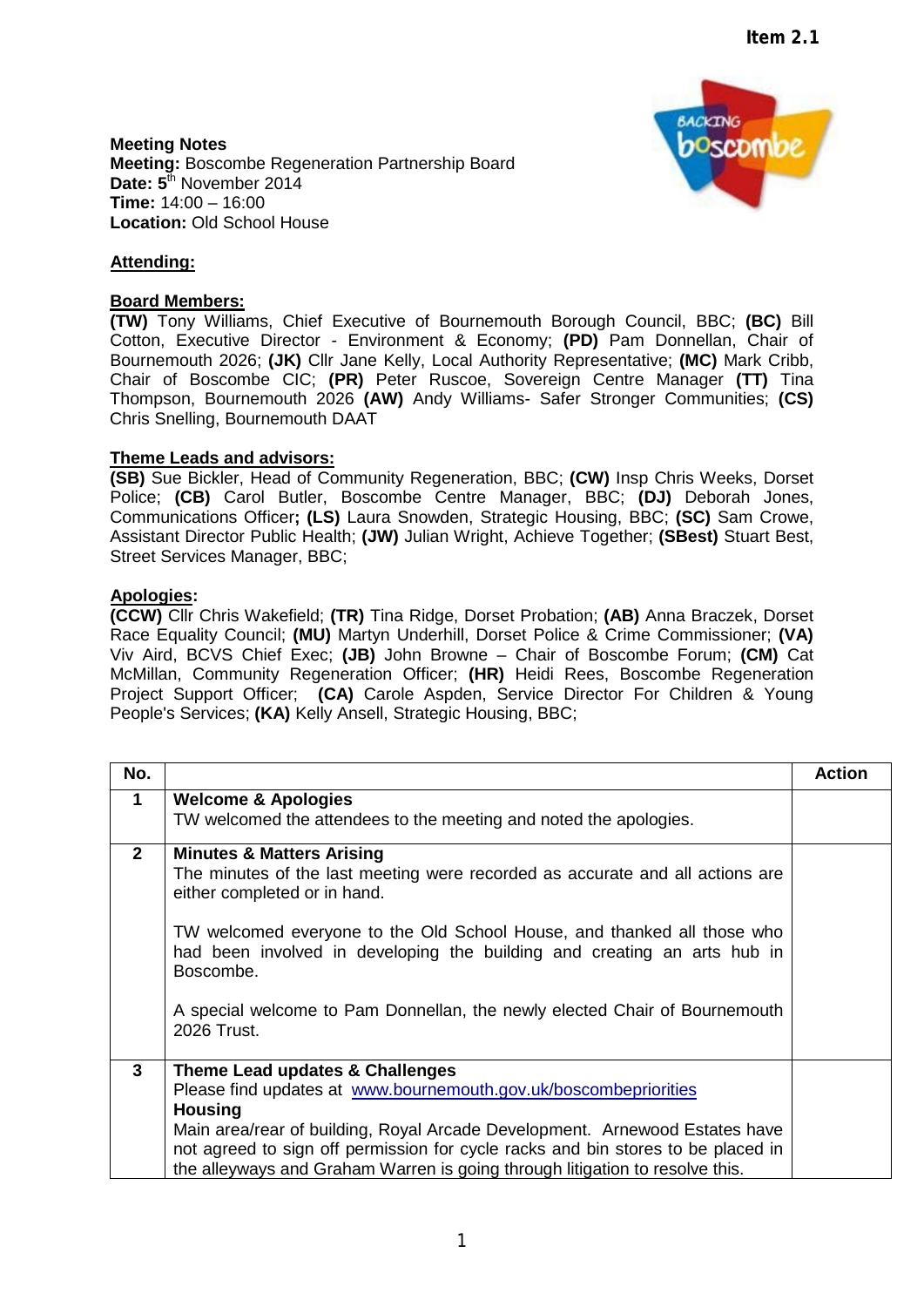| Only one property, No 8, in the Gladstone Mews development is still available,<br>all other properties have been reserved with $£500$ deposit and sales are<br>proceeding, subject to legal work being completed.<br>HMOs- 70 Walpole Road on track, completion end of December. 30 Churchill<br>progressing, completion expected Feb 2015 5 x 3 bed houses ex police houses<br>in Gladstone Road East, completion approx December.<br>Under the Area Lettings Policy, 23 properties have been allocated through the<br>Council's housing register in the first year. The area lettings policy has also<br>received good support from private landlords who attend the Boscombe<br>Landlords Forum.<br>SWRAC - 13 cases with 4 no longer sex working. A further 2 sex workers have<br>been assisted with housing and no longer working without being referred to<br>SWRAC.<br>Operation Galaxy has now undertaken 9 multi-agency inspections. 44 specific |            |
|-----------------------------------------------------------------------------------------------------------------------------------------------------------------------------------------------------------------------------------------------------------------------------------------------------------------------------------------------------------------------------------------------------------------------------------------------------------------------------------------------------------------------------------------------------------------------------------------------------------------------------------------------------------------------------------------------------------------------------------------------------------------------------------------------------------------------------------------------------------------------------------------------------------------------------------------------------------|------------|
| interventions have secured improvements in standards of accommodation<br>and/or support. £35K funding from PCC has been approved and looking to<br>appoint an analyst.<br>Gladstone Mews - A video with 2 minute description of the scheme is on the<br>Bournemouth 2026 website.<br>MC asked if information was available about the purchase of Princes Court. He<br>understands 40 tenants have been evicted and 30 flats have been sold at<br>approx £60K each. LS has tried to contact the new owner, and will try again.                                                                                                                                                                                                                                                                                                                                                                                                                             | <b>LS</b>  |
| <b>Employment and Enterprise</b><br><b>SB</b> reported that Outset Bournemouth's programme is operating well and<br>achieving all of its targets. Planning is underway to find funding to continue the<br>programme beyond the middle of next year. New European Funding may be<br>available but there is a gap before this can be accessed. J P Morgan have been<br>approached to see if they can help as we don't want to lose it. TW asked SB to<br>contact BC to discuss the European Structural Investment Funds - ESIF.                                                                                                                                                                                                                                                                                                                                                                                                                             | <b>SB</b>  |
| The Old School House is open for business, and take up of the meeting room<br>has been good. Re the work space, 1 full time business has taken 3 desks and<br>7 or 8 are using it occasionally. SB requested the members to promote the<br>facility through their networks. Wi-fi problems are now resolved.                                                                                                                                                                                                                                                                                                                                                                                                                                                                                                                                                                                                                                              | <b>ALL</b> |
| SB circulated two leaflets, one on the 'Shared Space' initiative which started in<br>September and is due to continue until March 2015, and one on the Boscombe<br>Precinct Improvements.                                                                                                                                                                                                                                                                                                                                                                                                                                                                                                                                                                                                                                                                                                                                                                 |            |
| CB gave a presentation on the Boscombe Precinct Improvements, specifically<br>on the market and plans to extend and improve it. MC suggested National<br>Tourism Academy might be able to support plans for training and developing<br>market traders. SC asked if there were plans to promote Street Food on the<br>market, CB advised that Bournemouth Street Food co-operative have been<br>present on the market recently and we now have a 'Food Court' with 4 regular<br>traders offering a variety of food. PR asked about parking on the precinct, and<br><b>CB</b> explained the Precinct Permit scheme, which allows loading and unloading<br>before 10am and after 4pm, but parking is not permitted at any time. PR also                                                                                                                                                                                                                      |            |
| suggested the Boscombe Christmas Carnival and Light Switch On could be held<br>on Thursday late night shopping rather than on a Sunday. PR asked whether<br>the council had progressed any offers on reduced Business Rates. TW said this<br>was a much wider discussion than just Boscombe. TW asked if CB could be                                                                                                                                                                                                                                                                                                                                                                                                                                                                                                                                                                                                                                      |            |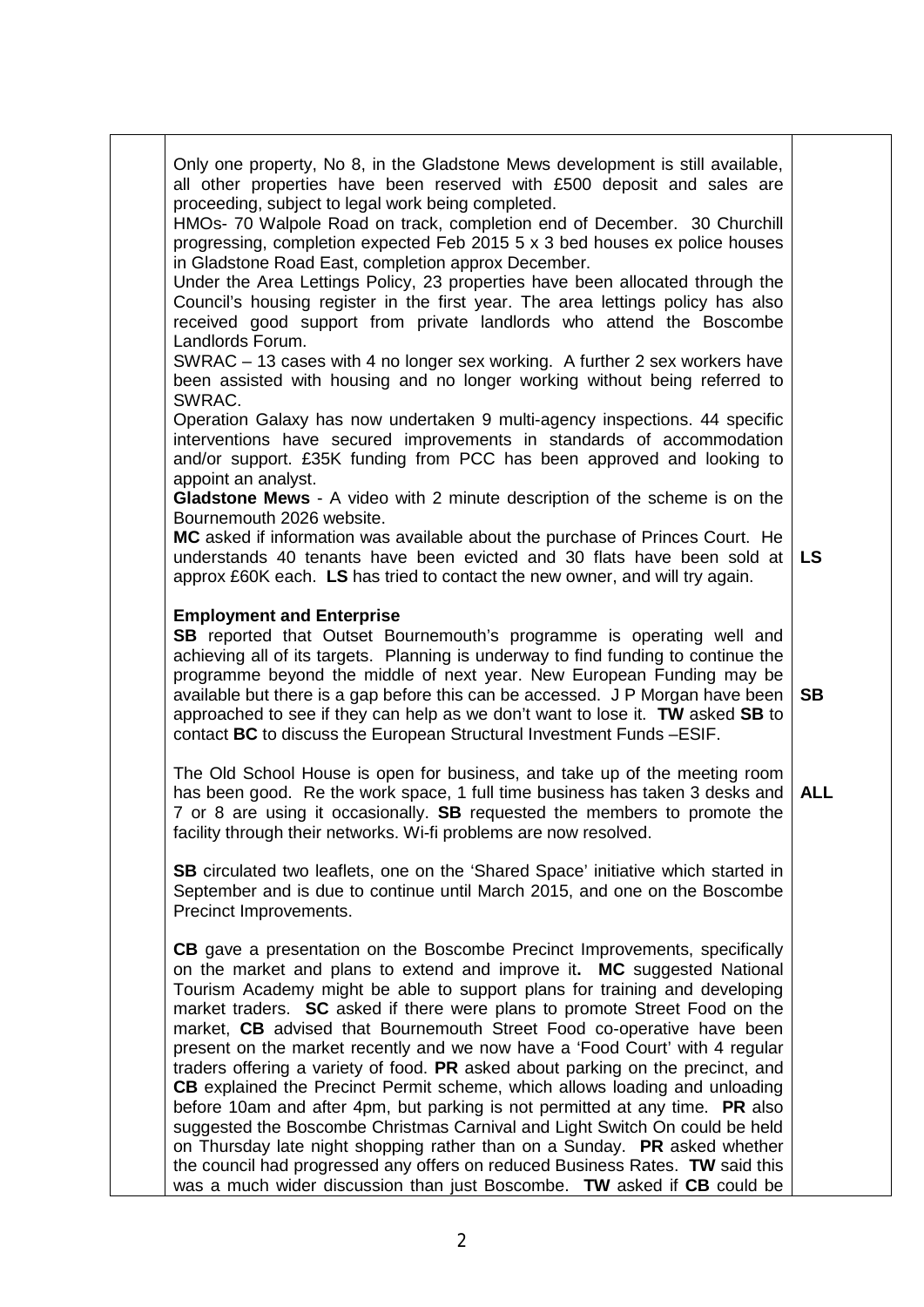approached directly with any other questions. **TW** advised that City Fibre are again working with the council on Digital Strategy 2, and will invest in Bournemouth to improve the council's IT structure and to bring cable into Bournemouth, with Boscombe a priority.

## **Education and Attainment**

**JW** reported that they are looking at why schools in Boscombe have more problems, and have identified that 2 priorities; a) English as an additional language in primary schools with attainment significantly lower in Boscombe and b) there is a higher risk of young people in Boscombe become 'NEETS' and more work needs to be undertaken in years 7-11. They have forwarded details to every school giving a School Profile, and a data agreement is being signed with Bournemouth Council so that specific pupils can then be supported. They will then work with schools on Impact Projects. Teach First are working in Boscombe and West Howe where issues have been identified in their schools. **TW** felt that it was important to involve other agencies to support parents. Public Health are working with schools on a wellbeing and health project looking a educational attainment. **SC** suggested inviting parents into schools outside school hours. **TW** suggested an event in the Sovereign Centre engaging with 14-15 year olds. **MC** has many Eastern European staff and can pass information through to them. **JW** will involve the Board and broader partners in the development and implementaiton of impact projects.

**JW**

#### **Crime**

**CW** circulated two papers, one an update on crime statistics and the second a funding bid re the CSPOs. The Crime Statistics are the best in the past five years. Operation Furlong targeting on-street drug dealing has seen 7 warrents issued, with 20 arrested for supplying Class A drugs. Churchill Gardens features highly, and the constant supply of drugs in the area is concerning.

A summary of the positive impact of the CSAS was given. This includes a package including the Police Box and CSPOs. Since May they have attended 1,400 incidents, 800 have been dealt with without needing Police support. 35% reduction in shop lifting, 6% reduction in anti-social behaviour. They provide guaranteed cover during core hours in the centre of Boscombe reassuring the general public. **PR** feels the impact is massive, increasing sense of security, moving on rough sleepers and street drinkers. The initial funding ends in April 2015, and a sum of £60,000 is needed for the service to continue for a further year. It is hoped the Coastal BID will put in £20K, PCC might put in £20K. Is there an appetite from the council to put in a further £20K? **TT** was concerned that they might not be stopping behaviour, but merely displacing it. Outreach work of CRI is focussing support to break cycles of behaviour. **AW** feels activity in the precinct has reduced and feedback is very positive. There is an element of displacement but the homeless without a local connection are encouraged to move back to their home towns where they can access support directly. The Board has £35K allocation from Bournemouth 2026 Trust. **TW** confirmed that he might be able to offer support for 2015 but not beyond. **TW** to confirm whether the Council can support. **DJ** will work with the Police Communications team to get out some good news stories around this. **BC** took over chairing the meeting as **TW** had a prior commitment. **TW**

 $D<sub>1</sub>$ 

## **Environment**

**SBest** gave an update on the Shared Space initiative and improvement to the precinct. A deep clean will be undertaken shortly to remove chewing gum, which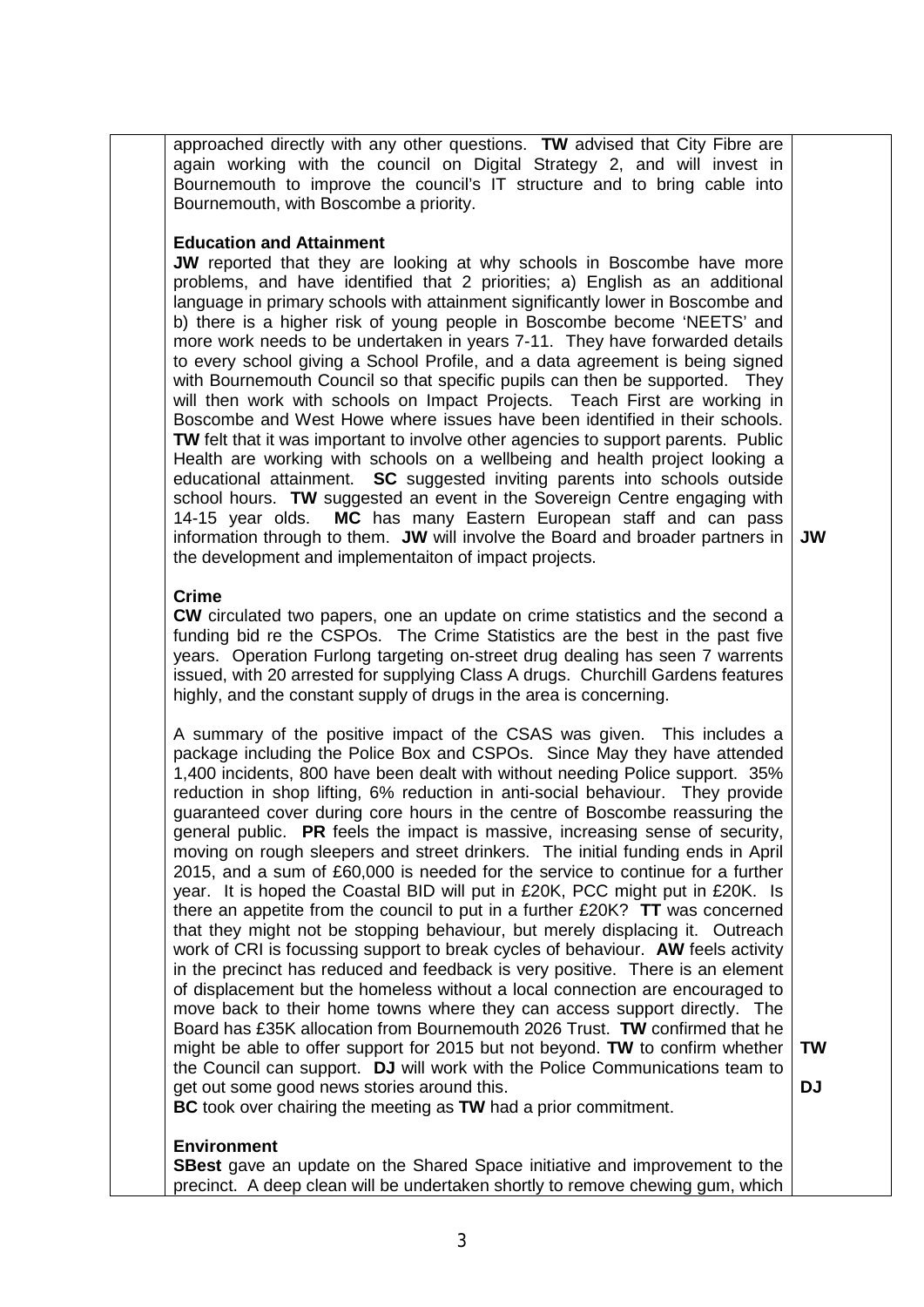|   | will include the bus station. Trees and shrubs have been cut back in Hawkwood<br>Road car park and the next stage will be improved fencing. DOTS Disability<br>have looked at the car park and suggested lowering kerbs around ticket<br>machines and filling of potholes. A 'Glutton' street cleaner, working like a<br>vacuum cleaner is being trialled in Boscombe shortly. SBest to advise dates.<br>Following the improvement in Windsor Road with Communal bins, this is being<br>rolled out to Salisbury Road/Carnarvon Road. It is hoped that the junction of<br>Hawkwood Road/Sea Road could be improved with a shared space approach.<br>Improvements to the bus station are proposed to design out anti-social<br>behaviour and cut back trees and shrubbery and remove brick planters. CJK<br>asked for removal of shrubbery and trees to be trimmed back in Gladstone Road<br>West where there has been a lot of antisocial behaviour.<br><b>PR</b> advised that footfall in the Sovereign Centre had declined since the start of<br>the shared space work, and asked if there might be any funding from the council<br>to try to improve this before Christmas. SB expressed surprise as she did not<br>feel the impact had been too great. Concerns expressed about old signs on<br>lamp posts not being taken down and finger posts pointing the wrong way.<br><b>SBest</b> will add this to the deep cleanse.<br><b>Health</b><br>SC spoke of the reduced life expectancy in Boscombe compared to other areas<br>of Bournemouth and men at risk of dying prematurely of heart disease. Six<br>practices are delivering health checks in the Boscombe area for men aged 40-74<br>but numbers are low. We rank 148 <sup>th</sup> out of 152 for diabetes. <b>PD</b> expressed<br>concern. PR offered the Sovereign Centre for health screening. Currently<br>working with AFC Bournemouth to raise men's health issues. There are now 10<br>No Smoking champions. SC is recommending to his board that they continue to<br>fund work in Boscombe. TW will be asked to raise these issues at his quarterly<br>meeting with the 6 Boscombe GP Practices. SC to continue discussions re | <b>SBest</b><br><b>SBest</b><br><b>SBest</b><br>TW<br><b>SC</b> |
|---|-----------------------------------------------------------------------------------------------------------------------------------------------------------------------------------------------------------------------------------------------------------------------------------------------------------------------------------------------------------------------------------------------------------------------------------------------------------------------------------------------------------------------------------------------------------------------------------------------------------------------------------------------------------------------------------------------------------------------------------------------------------------------------------------------------------------------------------------------------------------------------------------------------------------------------------------------------------------------------------------------------------------------------------------------------------------------------------------------------------------------------------------------------------------------------------------------------------------------------------------------------------------------------------------------------------------------------------------------------------------------------------------------------------------------------------------------------------------------------------------------------------------------------------------------------------------------------------------------------------------------------------------------------------------------------------------------------------------------------------------------------------------------------------------------------------------------------------------------------------------------------------------------------------------------------------------------------------------------------------------------------------------------------------------------------------------------------------------------------------------------------------------------------------------------------------------------------|-----------------------------------------------------------------|
| 4 | primary care input.<br><b>Communications</b><br><b>SB</b> reported that a closed meeting had been held with Boscombe Area Forum<br>Committee, who presented research they had undertaken, which broadly<br>reflected our findings.<br>They are concerned that the Partnership is not<br>communicating it's message well. It was a positive meeting of Probation<br>Services, Police, PCC and Bournemouth Council.<br>DJ circulated a paper on objectives and outcomes. The Argos Building has<br>suffered some delays, but it is hoped we will be occupying by early spring. 2 <sup>nd</sup><br>Boscombe Commitment event is due in December. PR team is working with<br>The Echo to hold Q & A session. More work has gone into improving Social<br>Media. BH Life will have a dedicated Boscombe page in the edition due out in<br>late November. SB suggested the Forum are circulated with approved Press<br>Releases for information.                                                                                                                                                                                                                                                                                                                                                                                                                                                                                                                                                                                                                                                                                                                                                                                                                                                                                                                                                                                                                                                                                                                                                                                                                                                          | <b>DJ</b>                                                       |
| 5 | <b>DLT Report and Long Term Strategy</b><br><b>SB</b> reported on the Blue Cafe event – a paper had been circulated earlier. This<br>was a meeting with Service Directors to see what more could be done to support<br>Boscombe Regeneration. The Commitment Document runs out next year, and a<br>longer term plan is now needed, and <b>SB</b> felt that we should now "score"<br>ourselves against the Commitment. The original document was well laid out,<br>easy to read and established a vision for the whole of Boscombe under the 6<br>theme areas. The issues have not changed significantly, and a new 10 year<br>strategy is needed. SC commented that indicators re children at age 5 have                                                                                                                                                                                                                                                                                                                                                                                                                                                                                                                                                                                                                                                                                                                                                                                                                                                                                                                                                                                                                                                                                                                                                                                                                                                                                                                                                                                                                                                                                            |                                                                 |